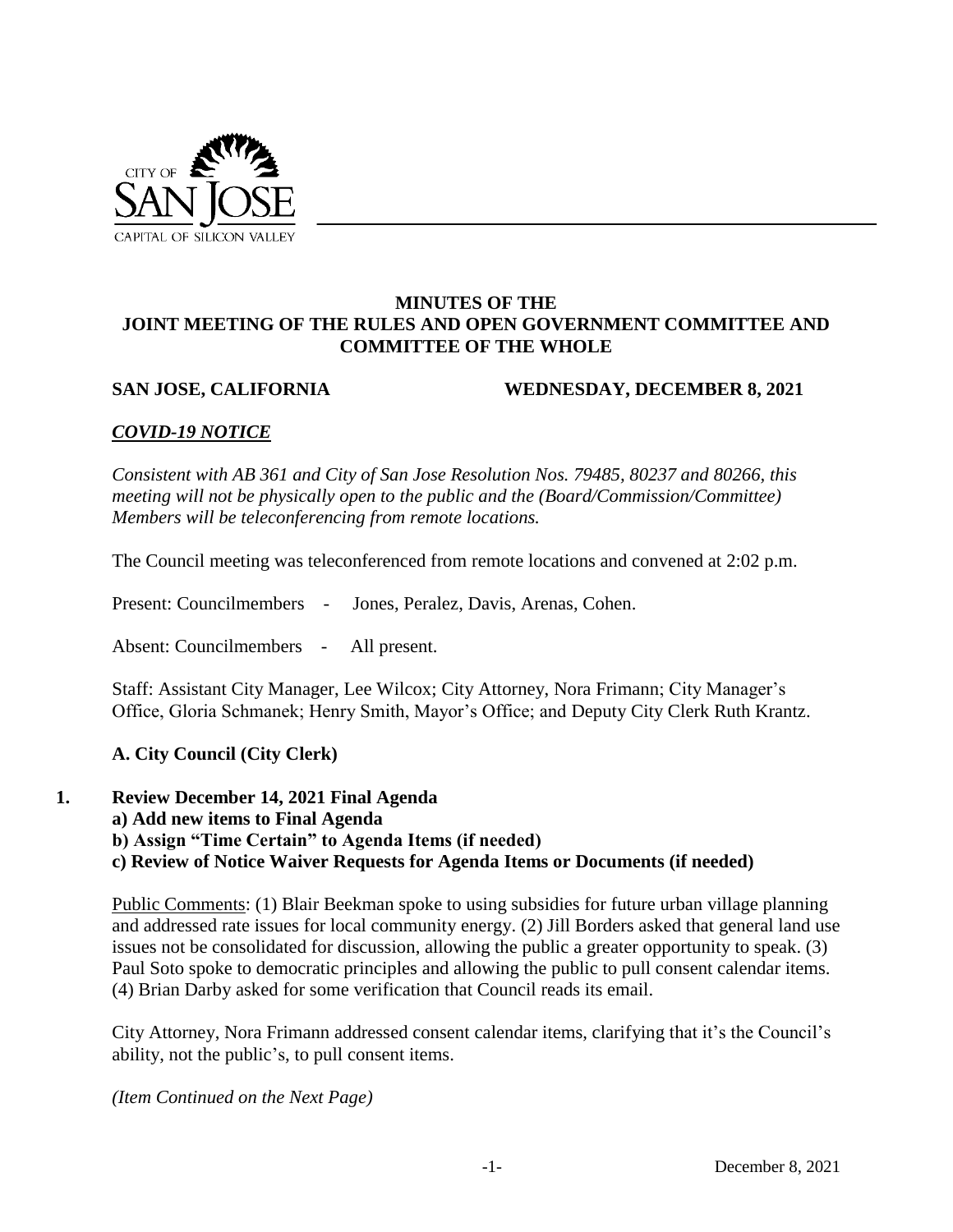# **1. Review December 14, 2021 Final Agenda (Cont'd.)**

Motion: Councilmember Dev Davis moved approval of the December 14, 2021 final agenda, with an 11 a.m. start time, Item 10.5 not to be heard before 6 p.m., to move 2.13 off the Consent Calendar to 3.x (Strategic Support), to hear 3.4 last, to accept the Add Sheet and defer items 3.5 and 3.7 to January 11, 2022. Councilmember Sylvia Arenas seconded the motion.

City Attorney, Nora Frimann noted that under Council policy, technically all Land Use items should be heard in the evening, unless Planning staff with the concurrence of the Rules Committee specifically requests an afternoon hearing.

Substitute Motion: Councilmember Raul Peralez moved approval of those items moved by Councilmember Dev Davis, but without the deferral of Item 3.7. Councilmember David Cohen seconded the motion.

Action: On a call for the question, the substitute motion carried, and the Committee accepted the December 14, 2021 Final Agenda with an 11 a.m. start time, to move 2.13 off the Consent Calendar to 3.x (Strategic Support), to hear 3.4 last, to accept the Add Sheet and defer item 3.5 to January 1, 2022. (4-0-1. Noes: Davis.)

# **2. Review December 21, 2021 Draft Agenda - Cancelled**

# **B. Review of Upcoming Meeting Agenda(s)**

None provided.

# **C. Legislative Update**

**1. State 2. Federal**  There were none presented.

# **D. Meeting Schedules**

There were none presented.

# **E. The Public Record for November 23 to December 2, 2021. (City Clerk)**

Public Comments: (1) Paul Soto spoke on data collection and its abuse. (2) Blair Beekman addressed recent crime activity and accountability in using surveillance technology. (3) Brian Darby spoke on surveillance technology and lessons learned building humanity into technology.

Action: Upon motion by Councilmember Raul Peralez, seconded by Councilmember Sylvia Arenas, and carried unanimously, the Public Record for November 23 – December 2, 2021 was noted and filed. (5-0.)

# **F. Boards, Commissions and Committees**

None provided.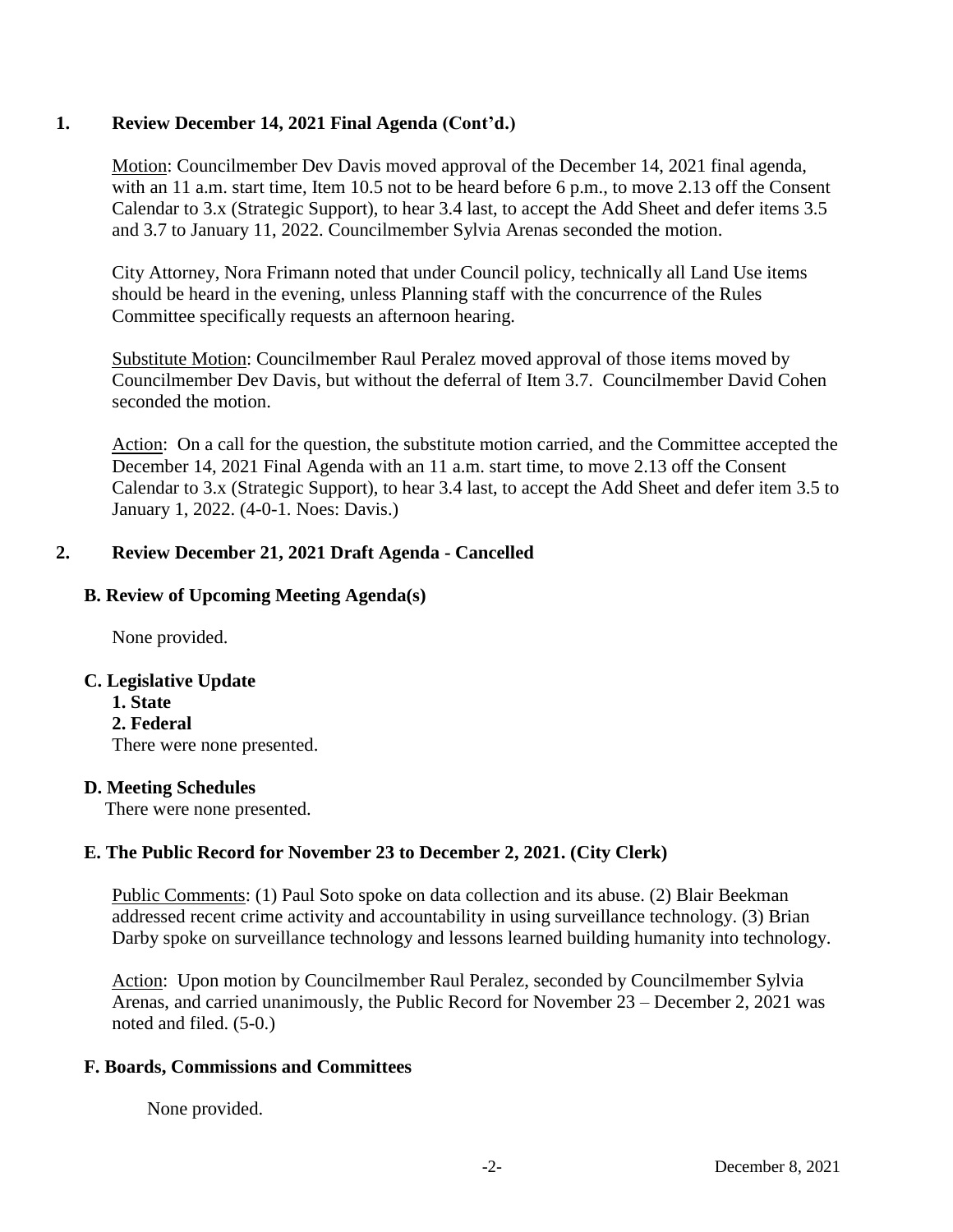# **G. Rules Committee Reviews, Recommendations and Approvals**

## **1. Consent Calendar**

**(a) Retroactive Approval of Multiple Special Events Sponsored by Council District 7 as a City Council Sponsored Special Event to Expend City Funds and Accept Donations of Materials and Services for the Event. (Esparza)**

1. Retroactively approve the Dumpster Day held on Clemence Avenue scheduled on September 11, 2021 as a City Council sponsored Special Event and approve the expenditure of funds.

2. Retroactively approve the Dumpster Day held on Lone Bluff Way scheduled on September 18, 2021 as a City Council sponsored Special Event and approve the expenditure of funds.

3. Retroactively approve the Franklin Family Movie Night held at Franklin Elementary School on September 24, 2021 as a City Council sponsored Special Event and approve the expenditure of funds.

4. Retroactively approve the Moon Festival at the Vietnamese American Cultural Center held on September 25, 2021 as a City Council sponsored Special Event and approve the expenditure of funds.

5. Retroactively approve the Dumpster Day held at Meadows Elementary School scheduled on September 25, 2021 as a City Council sponsored Special Event and approve the expenditure of funds.

6. Retroactively approve the Dumpster Day held at Yerba Buena High School scheduled on October 16, 2021 as a City Council sponsored Special Event and approve the expenditure of funds.

7. Retroactively approve the Lone Bluff Senter Family Movie Night held at Lone Bluff Park on October 16, 2021 as a City Council sponsored Special Event and approve the expenditure of funds.

8. Retroactively approve the Dumpster Day held in the Seventrees Neighborhood scheduled on October 23, 2021 as a City Council sponsored Special Event and approve the expenditure of funds.

9. Retroactively approve the Seventrees Halloween Trunk-or-Treat held at the Seventrees Community Center on October 29, 2021 as a City Council sponsored Special Event and approve the expenditure of funds.

10. Retroactively approve the Lairon Halloween Trunk-or-Treat held at Lairon Family Resource Center on October 29, 2021 as a City Council sponsored Special Event and approve the expenditure of funds.

11. Approve and accept donations from various individuals, businesses or community groups to support the event.

12. Place the item on the December 14, 2021 Council Agenda for action.

Public Comments: (1) Blair Beekman spoke to neighborhood cooperation and appreciation for dumpster days. (2) Paul Soto asserted his constitutional rights regarding the consent calendar issue and Evans Lane community resident's resiliency. (3) Jill Borders expressed appreciation regarding her mobile home park's courtesy of providing an annual dumpster event.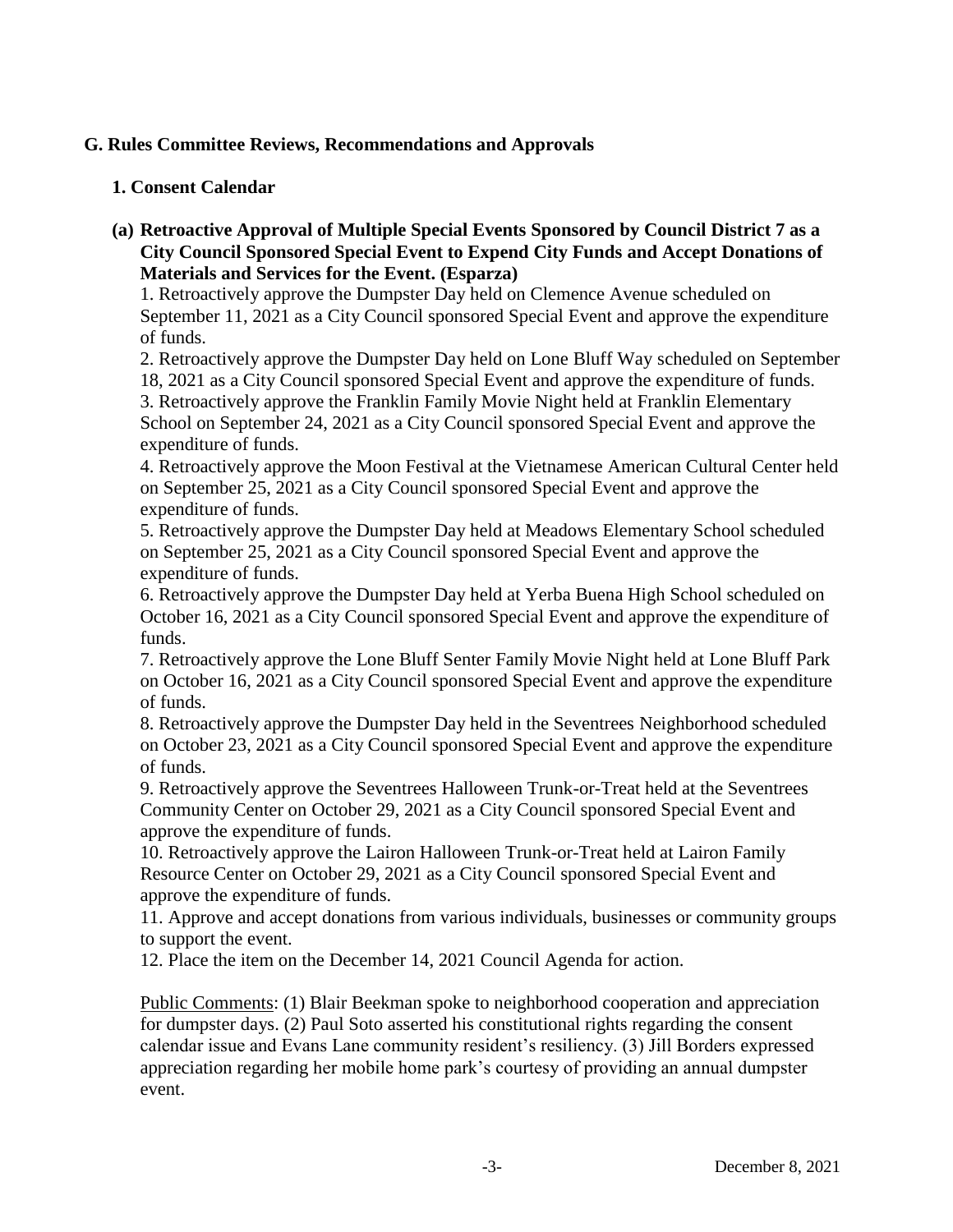#### **1. Consent Calendar**

- **(b) Approval of Gift Drive for Residents of Emergency Interim Housing at Evans Lane Sponsored by Council District 6 as a City Council Sponsored Special Event to Expend City Funds and Accept Donations of Materials and Services for the Event. (Davis)**
- **(c) Retroactive Approval of The Eastridge Tree Lighting Ceremony Community Event Sponsored by Council District 8 as a City Council Sponsored Special Event to Expend City Funds and Accept Donations of Materials and Services for the Event. (Arenas)**
- **(d) Retroactive Approval of Deck the Doors Community Event Sponsored by Council District 8 as a City Council Sponsored Special Event to Expend City Funds and Accept Donations of Materials and Services for the Event. (Arenas)**

Action: Upon motion Councilmember Dev Davis, seconded by Councilmember Raul Peralez and carried unanimously, the City Council Sponsored Special Events were approved and cross-referenced to the December 14, 2021 Council Agenda for action. (5-0.)

# **G. 2. ADA Compliance for Small Businesses. (Peralez, Davis, Esparza)** *Items G.2 and G.3 were heard together.*

Direct the City Manager to:

1. Return to Council with a Certified Access Specialist (CASp) Inspection Grant program offering up to \$1,000 grants to assist small businesses seeking to reach ADA compliance by first initiating a CASp inspection by a CASp.

2. Develop an outreach and educational campaign targeting small businesses focusing on business areas such as Little Saigon, La Placita, The Alameda, Lincoln Avenue, Downtown Core, Japantown, East Santa Clara Street, Calle Willow and 13th Street Business Corridor.

a. As part of the outreach and educational campaign, direct Staff to develop a multilingual ADA Compliance for Small Businesses brochure including information such as the importance of ADA compliance, penalties for ADA noncompliance, financial resources available for small businesses to become compliant, and the benefits of hiring a CASp Inspector.

3. Return to Council with an informational memo on current State and Federal bills seeking to update legislation related to ADA compliance.

[Deferred from 12/1/2021 - Item G.2 (ROGC 21-850)]

Public Comments: (1) Blair Beekman spoke to the need for small business loans for ADA, and litigation issues with a COVID-19 component. (2) Kathryn Hedges offered support of ADA compliance and spoke against predatory lawyers. (3) Victor Gomez Pinnacle Strategy Consulting, urged support for small businesses. (4) Nate LeBlanc, San José Downtown Association, offered her appreciation for the outreach and educational campaign.

Assistant City Manager, Lee Wilcox referenced Early Consideration Forms for G.2 and G.3 and a green light for all except for the one yellow light for promoting outreach.

*(Item Continued on the Next Page)*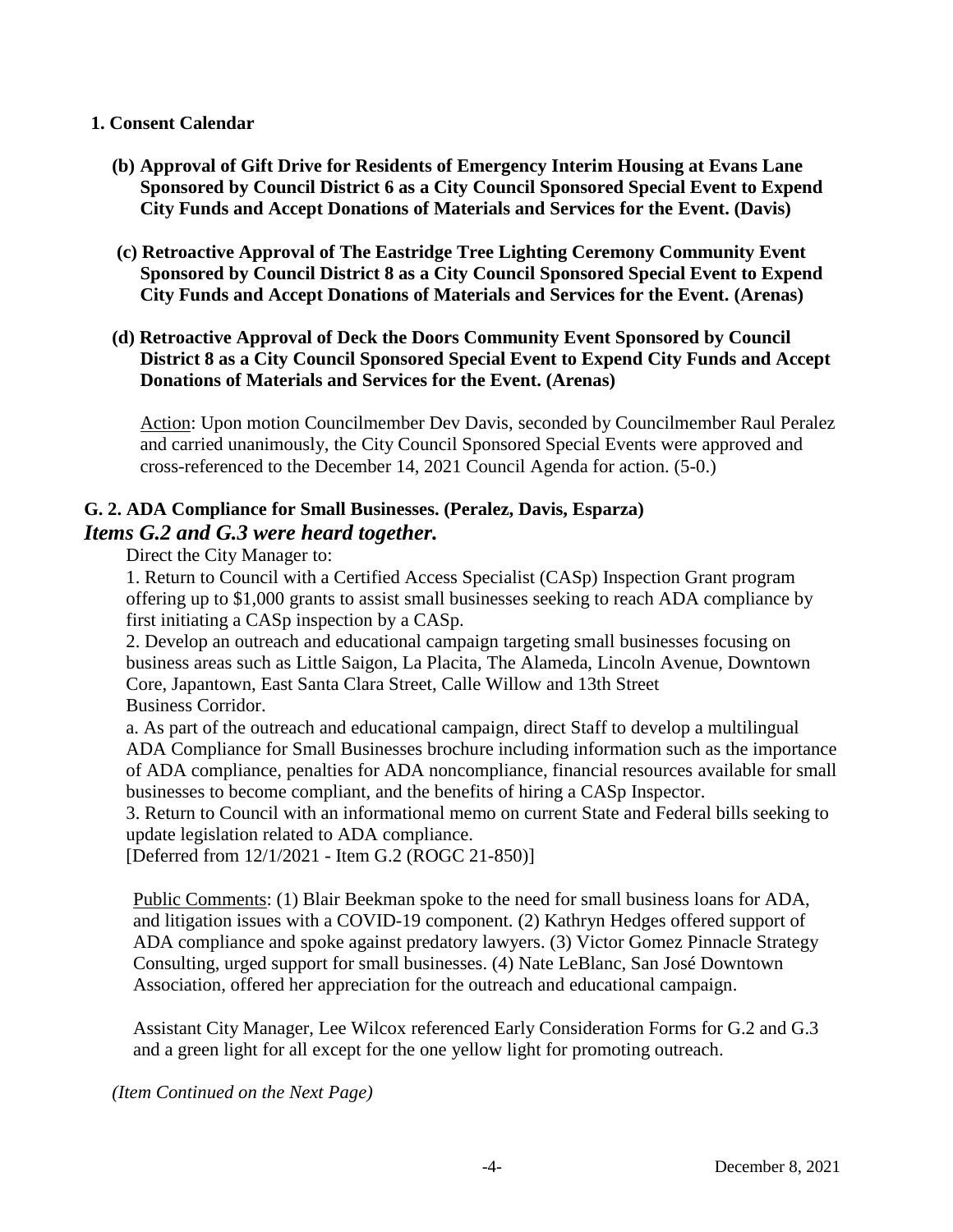# **G. 2./G.3 ADA Compliance Issues (Cont'd.)**

Responding to questions from Councilmember Dev Davis regarding the "yellow light" regarding outreach issues, Assistant City Manager, Lee Wilcox offered insight to the roadmap process, and Economic Development Director, Nanci Klein expressed appreciation for Councils' memoranda. She addressed the thoughtful approach required regarding the additional resources needed to promote and market a new program.

Assistant City Manager, Lee Wilcox and Rosalynn Hughey, Director, Planning, Building and Code Enforcement indicated that this is an issue for review through the budget process to determine if existing funding may be used. It was determined that an information would be forthcoming, with the possibility that it may have to return to Council.

Councilmember Dev Davis stressed the need for outreach to give reassurance to small businesses for their protection.

Motion: Councilmember Dev Davis moved both memoranda, the joint memorandum that she coauthored with Councilmember Maya Esparza and Councilmember Raul Peralez, dated November 18, 2021 and the joint memorandum from Vice Mayor Chappie Jones, Councilmember Sergio Jimenez and Councilmember Pam Foley, dated November 24, 2021. Councilmember Sylvia Arenas seconded the motion.

Action: On a call for the question, Item G.3, ADA Compliance for Small Businesses and Item G.4, ADA Compliance recommendations were accepted, including the joint memorandum from Councilmembers Esparza, Peralez and Davis, dated November 18, 2021 and the joint memorandum from Vice Mayor Chappie Jones, and Councilmembers Jimenez and Foley, dated November 24, 2021, with Items 1, 1.3, 2a, 2b, 3, 4, 5, 6, 7a, 7b, 8 and 9 green-lit; 1.2 yellow-lit, and with staff to return with an informational memo. (5-0.)

# **G. 3. ADA Compliance. (Jones, Jimenez, Foley)** *Items G.2 and G.3 were heard together.*

Direct City Manager to ensure all businesses, specifically small, minority-owned businesses, are educated about the American with Disabilities Act (ADA) Compliance requirements at the state and federal level, and have access to resources and tools, to ensure the City of San José is barrier free, inclusive, and accessible to all residents and visitors through the following actions.

1. Provide and improve multi-language education through:

1) A new City webpage that includes information about ADA compliance tools, resources, and access to local and state services to help business owners and nonresident landowners comply with ADA requirements.

2) Mailers/flyers to be distributed to San José certified businesses in the zip codes listed in Attachment A, providing them education about the obligation to comply with state and federal ADA laws and access to resources and tools.

3) City-sponsored webinar in partnership with ADA compliance subject expert(s) providing overview and education on state and federal laws, local and state resources for assistance in ensuring places of business are accessible, and protection against accessibility lawsuits.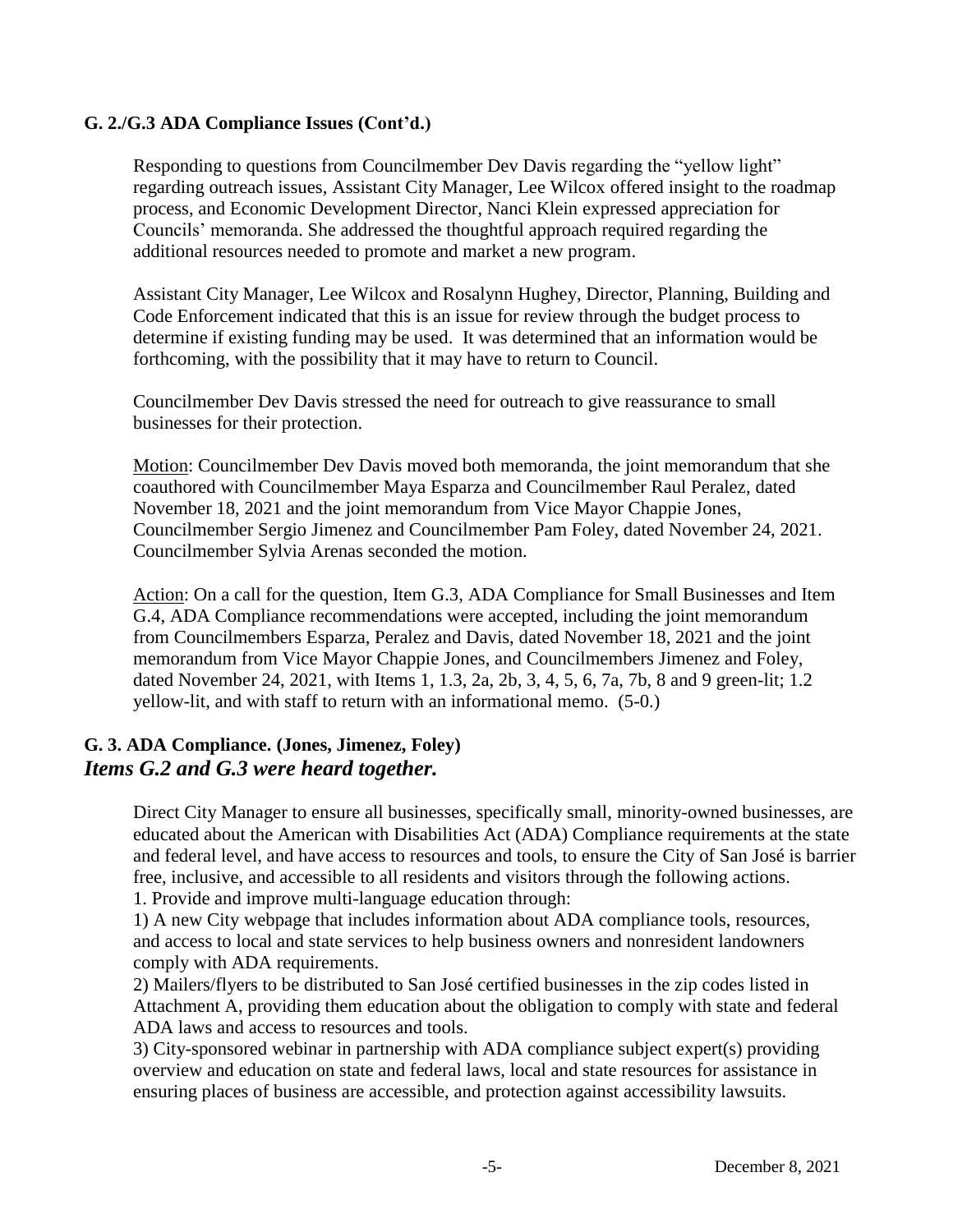# **G. 3. ADA Compliance. (Cont'd.)**

2. Include distribution of work between Office of Economic Development and the Planning Division's Business Ally Program/Coaching Center to utilize existing resources and workplans such as:

a. OED's current efforts towards redesign of the Business Owner Space website and creation of a Virtual Business Center as a "one-stop-shop" in alignment with the Mayor's Budget Message in June 2021.

b. Planning Division's "Disability Access and Education Revolving Fund;" this is a state mandated program that has created a local revenue stream for training and certification of municipal CASp inspectors, and education, outreach, and grants to facilitate ADA compliance for small businesses.

3. Increase promotion of the City's Disabled Access Improvement Grant Program, which was launched in 2020 to facilitate ADA compliance for small businesses; partner with third party organizations specialized in providing technical assistance and support for small businesses.

4. Report on appropriation of funds collected through the state mandated Disability Access Education Revolving Fund; expand use of funds to include the "Accessibility & Legal Guidance Fund Program" to provide financial assistance grants and guidance to qualifying small businesses with:

a. Correcting construction-related physical access violations per a completed Certified Access Specialist (CASp) inspection report, specifically to cover the top three violations reported statewide:

1) Noncompliant existing parking spaces, e.g. excessive slopes/cross-slopes, improper dimensions, striping, etc.;

2) Access heights within public facility, e.g. heights of surfaces such as counters, bars, or tables are not compliant;

3) Noncompliant or nonexistent Parking for Van-accessible and/or loading zones;

b. Navigating through remediation of accessibility violations and litigation.

5. Ensure the City's "Al Fresco Forever" initiative includes education about ADA compliance requirements and guidelines on access solutions for businesses to implement in order to adequately serve customers with disabilities and prevent violations that may place businesses at risk for lawsuits.

6. When considering establishment of the new Office of Disability Affairs as part of the budget process, include a forum or point of contact for citizens to submit communication regarding access and barriers at public spaces and places of businesses within the City so that these issues may be potentially addressed proactively and outside of the litigation process. 7. Direct Office of Intergovernmental Relations to:

a. Work with City's State lobbyist and/or Assembly Members Alex Lee, Evan Low, Ash Kalra, and Senator Dave Cortese to:

i. Advocate for maintaining the state mandated "Disability Access and Education Revolving Fund" fee at \$4 and retainment of the fees collected at 90% for local municipalities before it reverts to a \$1 fee and 70% retainment in 2023. This will allow the City to continue with providing funding for training of CASp inspectors, the City's Disabled Access Improvement Grant Program, and other potential programs as proposed at the local level that may serve as tools for small businesses to utilize and ensure accessibility for individuals with disabilities; and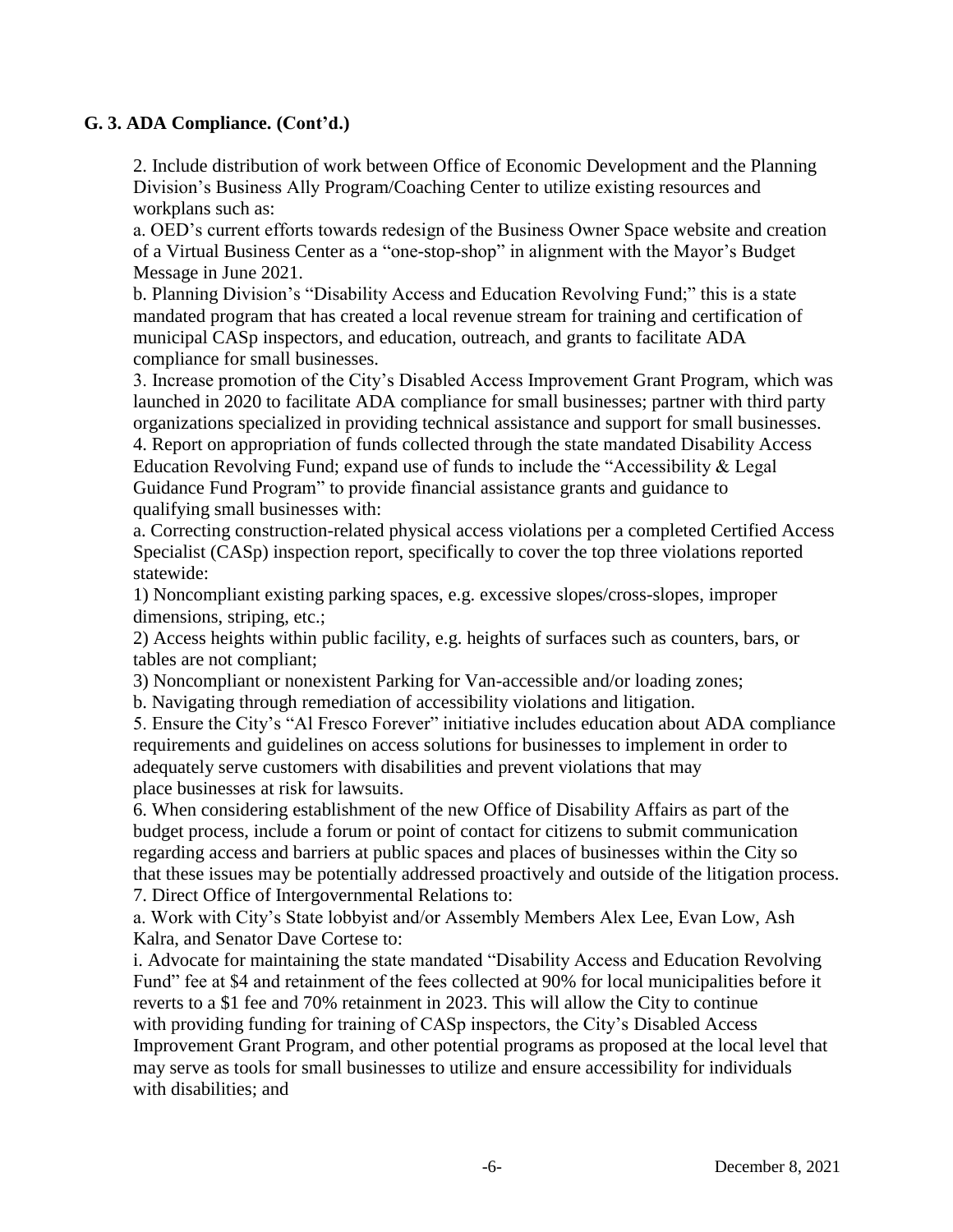# **G. 3. ADA Compliance. (Cont'd.)**

ii. Request allocation in the state budget to establish grants for small businesses in order to upgrade their premises to be administered through the California Commission on Disability Access (CCDA); in addition to working with members representing the Bay Area, consider also working with members representing the Central Valley, which historically has also been hard hit by these lawsuits.

b. Advocate for federal legislative reforms that make it more difficult to file predatory ADA lawsuits in federal court, especially considering the 45% increase in the number of ADA lawsuits against small businesses in California through the federal courts since 2017. 8. Collaborate with the State's California Commission on Disability Access (CCDA) and Disability Rights California to explore best practices in other cities throughout the State, increase education, and promote available state resources and tools to ensure businesses are accessible by individuals with disabilities.

9. Report Back to Council with an Information Memorandum on Recommendations 1 - 6, and 8; report back to Council on Recommendation 7 at the next IGR Quarterly Report. [Deferred from 12/1/2021 - Item G.3 (ROGC 21-862)]

Action: Heard concurrently with Item G.2 – See Item G.2 for action.

# **G. 4. Monthly Report of Activities for November 2021. (City Auditor)**

City Auditor Joe Rois asked for acceptance of the report.

Public Comments: (1) Blair Beekman spoke to the wage theft protection policy, Our City Forest, disaster preparedness ideas and other topics addressed in the report. (2) Paul Soto opined that any reference to equity in these documents are false.

Action: Upon motion by Councilmember David Cohen, seconded by Councilmember Sylvia Arenas, and carried unanimously, the Auditor's Office Monthly Report of Activities for the month of November 2021 was accepted.  $(5-0)$ .

### **G. 5. External Quality Control Review of the Office of the City Auditor for the Period July 1, 2019 to June 30, 2021**

City Auditor Joe Rois provided a report.

Public Comments: (1) Blair Beekman spoke to renewable energy practices and equity. (2) Paul Soto spoke to mistrust of Texas when considering equity.

Action: Upon motion by Councilmember Dev Davis, seconded by Councilmember Sylvia Arenas, and carried unanimously, the External Quality Control Review of the Office of the City Auditor for the Period July 1, 2019 to June 30, 2021. (City Auditor) was accepted. (5-0.)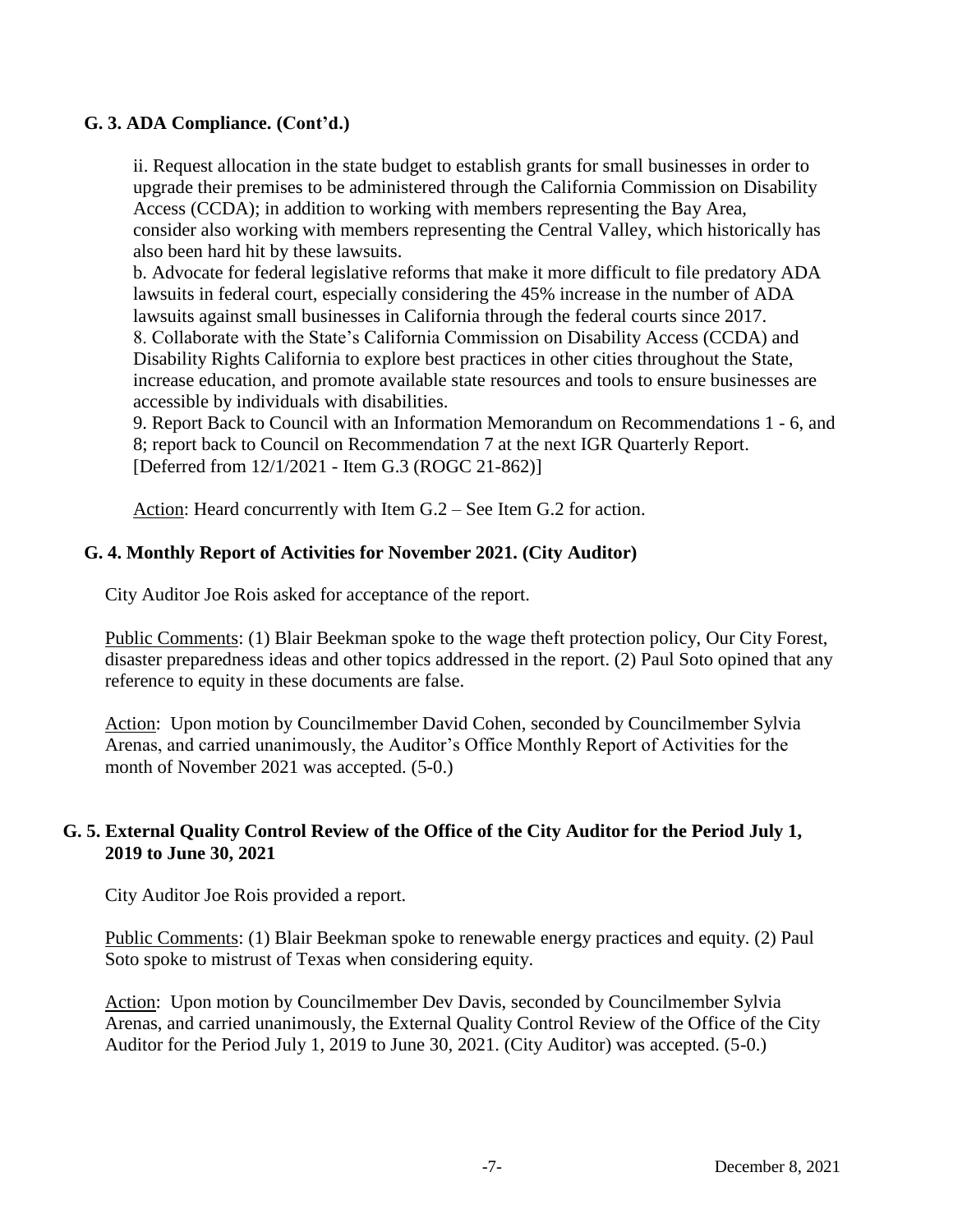#### **H. Review of Additions to Council Committee Agendas/Workplans**

- **1. Community and Economic Development Committee**
- **2. Neighborhood Services and Education Committee Work Plan**
- **3. Transportation and Environment Committee**
- **4. Public Safety, Finance and Strategic Support Committee**
- **5. Joint Meeting of the Rules and Open Government Committee**  None provided.

### **I. Open Government**

**a) ROGC Public Records Appeal - Katherine Weiland. (Police)** *Heard immediately following Consent Calendar*

**a. As directed by Rules Committee on 12/1/2021, accept a progress update from staff. b. Deny the appeal from Katherine Weiland (aka Katherine Reichenbach) regarding the City's response to her request for public records seeking records, specifically body worn camera footage, related to a complaint submitted to the San Jose Police Department's Internal Affairs Unit (number I2020-2023), related to event number 20-211-0547. [Continued from 12/1/2021 - Item I.a (ROGC 21-851)]**

Assistant City Manager, Lee Wilcox introduced the topic. Deputy Chief Elle Washburn addressed the case assigned to the family violence unit and briefly summarized the review.

Police Lieutenant Steve Donohue spoke to review of bodycam footage and actions taken to reach out to survivor. He discussed alternatives of releasing the bodycam footage or allowing the department to finish investigating the case and establish elements.

Katherine Weiland spoke on her discussion with the Independent Police Auditor (IPA) regarding review of footage and cited misrepresentation, urging the need to rely on facts.

Domestic Violence Advocate, Amanda Gould noted that Ms. Weiland should be categorized as victim of a crime, and questioned whether the body cam footage was reviewed again, indicating that the actions taken were not trauma informed or appropriate, and no conduct violation was found for the courtesy aspect of her complaint. Assistant Independent Police Auditor, Erin O'Neill confirmed that camera footage had been reviewed again.

Ms. Weiland further outlined the treatment she received and disagreement with interpretation of the department's adherence to the 'courtesy' factor. Independent Police Auditor's Office Shivaun Nurre responded to questions and outlined the definition of department members 'courtesy', being officer's being tactful and courteous in the performance of their duties.

Motion: Councilmember Sylvia Arenas asked that our systems be set up so they trigger these kinds of reviews to assure what we set up in policy is what we do in practice and asked how policy can better support and make this a learning opportunity. She subsequently asked for a motion to defer this item until the January 5, 2022 ROGC Meeting. Councilmember Raul Peralez seconded the motion.

*(Item Continued on the Next Page)*